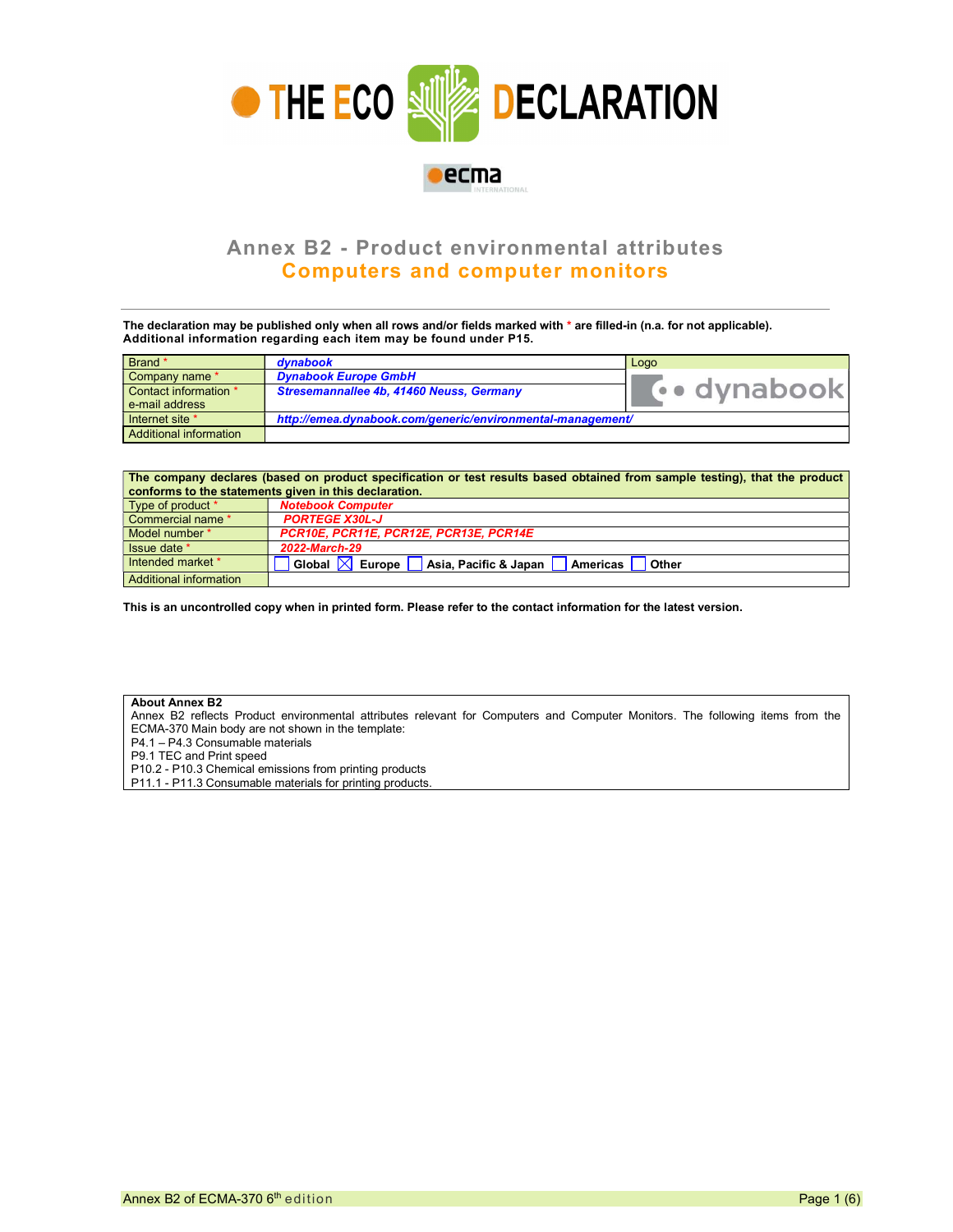| Model number * | PCR10E, PCR11E, PCR12E, PCR13E, PCR14E | Logo |                   |
|----------------|----------------------------------------|------|-------------------|
| I Issue date * | 2022-March-29                          |      | $\cdots$ dynabook |

|                | <b>Product environmental attributes - Legal requirements</b><br><b>Requirement met</b>                                                                                                                                                                                                                           |             |             |  |  |  |
|----------------|------------------------------------------------------------------------------------------------------------------------------------------------------------------------------------------------------------------------------------------------------------------------------------------------------------------|-------------|-------------|--|--|--|
| Item           |                                                                                                                                                                                                                                                                                                                  | Yes         | No.<br>n.a. |  |  |  |
| <b>P1</b>      | <b>Hazardous substances and preparations</b>                                                                                                                                                                                                                                                                     |             |             |  |  |  |
| $P1.1*$        | Products do comply with current European RoHS Directive. (See legal reference and NOTE B1)                                                                                                                                                                                                                       | $\boxtimes$ |             |  |  |  |
| $P1.2*$        | Products do not contain Asbestos (see legal reference).<br>Comment: Legal reference has no maximum concentration value.                                                                                                                                                                                          | $\boxtimes$ |             |  |  |  |
| $P1.3*$        | Products do not contain Ozone Depleting Substances: Chlorofluorocarbons (CFC),<br>hydrobromofluorocarbons (HBFC), hydrochlorofluorcarbons (HCFC), Halons, carbontetrachloride, 1,1,1-<br>trichloroethane, methyl bromide (see legal reference). Comment: Legal reference has no maximum<br>concentration values. | $\boxtimes$ |             |  |  |  |
| $P1.4*$        | Products do not contain more than; 0,005% polychlorinated biphenyl (PCB), 0,005% polychlorinated<br>terphenyl (PCT) in preparations (see legal reference).                                                                                                                                                       | $\boxtimes$ |             |  |  |  |
| $P1.5*$        | Products do not contain more than 0,1% short chain chloroparaffins (SCCP) with 10-13 carbon atoms in the<br>chain containing at least 48% per mass of chlorine in the SCCP (see legal reference).                                                                                                                | $\boxtimes$ |             |  |  |  |
| $P1.6*$        | Parts with direct and prolonged skin contact do not release nickel in concentrations above 0.5 µg/cm <sup>2</sup> /week<br>(see legal reference).<br>Comment: Max limit in legal reference when tested according to EN1811:2011-5.                                                                               | $\boxtimes$ |             |  |  |  |
| $P1.7*$        | REACH Article 33 information about substances in articles is available at (add URL or mail contact):<br>http://emea.dynabook.com/generic/environmental-management/                                                                                                                                               | $\boxtimes$ |             |  |  |  |
| P <sub>2</sub> | <b>Batteries</b>                                                                                                                                                                                                                                                                                                 |             |             |  |  |  |
| $P2.1*$        | If the product contains a battery or an accumulator, the battery/accumulator is labeled with the disposal<br>symbol. Information on proper disposal is provided in user manual. (See legal reference)                                                                                                            | $\boxtimes$ |             |  |  |  |
| $P2.2*$        | Batteries or accumulators do not contain more than 0,0005% of mercury or 0,002% of cadmium. (See legal<br>reference)                                                                                                                                                                                             | $\boxtimes$ |             |  |  |  |
| $P2.3*$        | Batteries and accumulators are readily removable. (See legal reference)                                                                                                                                                                                                                                          |             | $\times$    |  |  |  |
| P <sub>3</sub> | <b>Conformity verification &amp; Eco design (ErP)</b>                                                                                                                                                                                                                                                            |             |             |  |  |  |
| $P3.1*$        | The product is CE-marked to show conformance with applicable legal requirements (see legal reference).<br>The Declaration of Conformity can be requested at (add link or e-mail address):<br>http://emea.dynabook.com/generic/product-conformity                                                                 | $\boxtimes$ |             |  |  |  |
| $P3.2*$        | The product complies with the Eco design requirements for energy-related products,<br>(see legal reference).                                                                                                                                                                                                     | $\boxtimes$ |             |  |  |  |
|                | Required information is;<br>given in item P15 or added to this document,<br>⊠<br>available at (add URL):<br>http://emea.dynabook.com/generic/environmental-management/                                                                                                                                           | $\times$    |             |  |  |  |
| <b>P5</b>      | <b>Product packaging</b>                                                                                                                                                                                                                                                                                         |             |             |  |  |  |
| $P5.1*$        | Packaging and packaging components do not contain more than 0,01% lead, mercury, cadmium and<br>hexavalent chromium by weight of these together.                                                                                                                                                                 | $\boxtimes$ |             |  |  |  |
| $P5.2*$        | The packaging materials are marked with abbreviations and numbers indicating the nature of the material(s)<br>used (see legal reference).                                                                                                                                                                        |             | $\boxtimes$ |  |  |  |
| $P5.3*$        | The product packaging material is free from ozone depleting substances as specified in the Montreal<br>Protocol (see legal reference).<br>Comment: Legal reference has no maximum concentration values.                                                                                                          | $\boxtimes$ |             |  |  |  |
| <b>P6</b>      | <b>Treatment information</b>                                                                                                                                                                                                                                                                                     |             |             |  |  |  |
| $P6.1*$        | Information for recyclers/treatment facilities is available (see legal reference).                                                                                                                                                                                                                               | $\boxtimes$ |             |  |  |  |

NOTE B1 Restriction applies to the homogeneous material, unless other specified and expressed in weight %. Stating "Yes" means that the product is compliant with the mandatory requirements.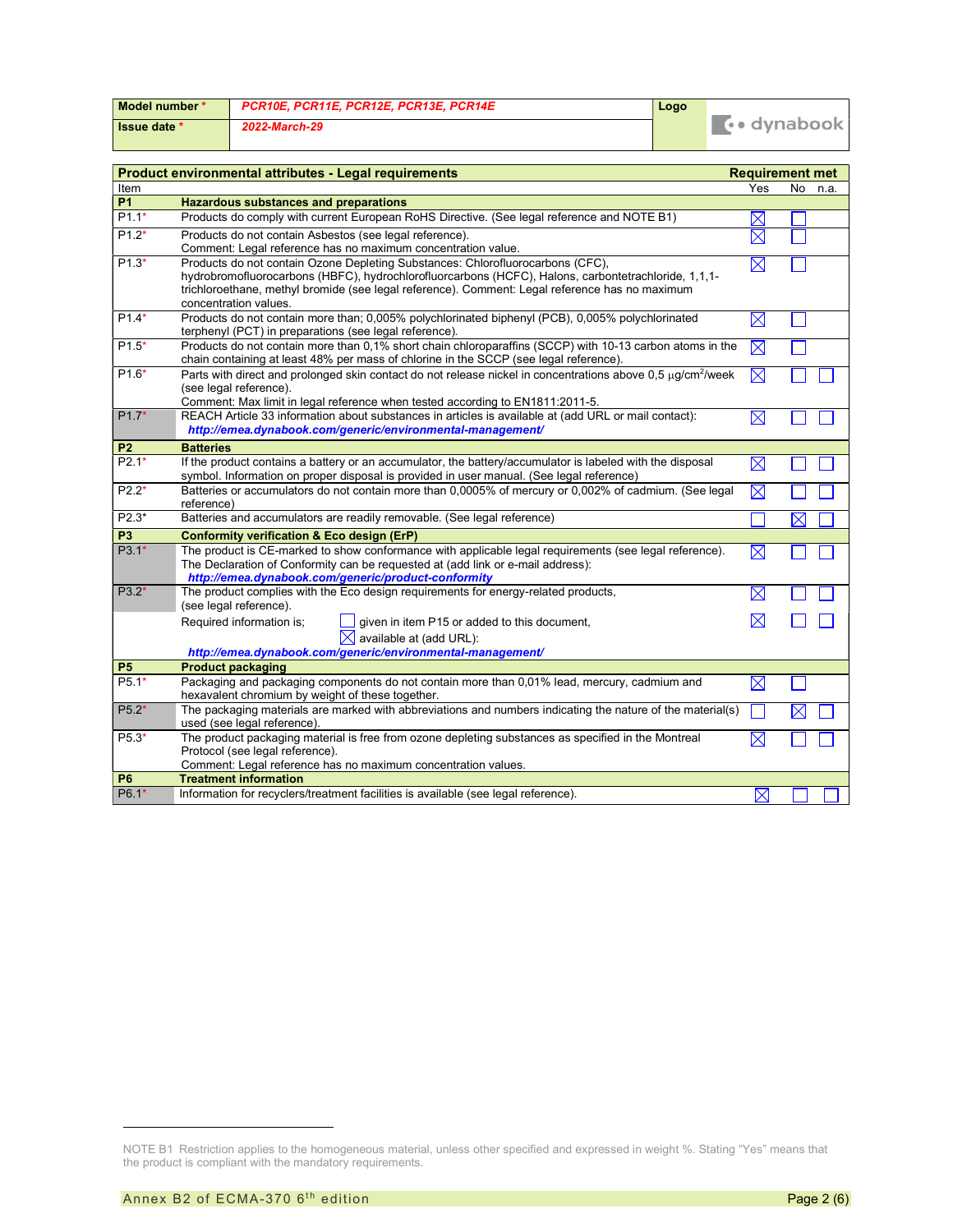| Model number * |                         | PCR10E, PCR11E, PCR12E, PCR13E, PCR14E                                                                                                                                                                                                                                                                                                                                                | Logo          |                        |             |             |
|----------------|-------------------------|---------------------------------------------------------------------------------------------------------------------------------------------------------------------------------------------------------------------------------------------------------------------------------------------------------------------------------------------------------------------------------------|---------------|------------------------|-------------|-------------|
| Issue date *   |                         | 2022-March-29                                                                                                                                                                                                                                                                                                                                                                         |               | <b>Co</b> dynabook     |             |             |
|                |                         | Product environmental attributes - Market requirements (See General NOTE GN below)<br>- Environmental conscious design                                                                                                                                                                                                                                                                |               | <b>Requirement met</b> |             |             |
| Item           |                         | *=mandatory to fill in. Additional information regarding each item may be found under P14.                                                                                                                                                                                                                                                                                            |               | Yes                    | No          | n.a.        |
| <b>P7</b>      | <b>Design</b>           | Disassembly, recycling                                                                                                                                                                                                                                                                                                                                                                |               |                        |             |             |
| $P7.1*$        |                         | Parts that have to be treated separately are easily separable                                                                                                                                                                                                                                                                                                                         |               | $\times$               |             |             |
| $P7.2*$        |                         | Plastic materials in covers/housing have no surface coating.                                                                                                                                                                                                                                                                                                                          |               |                        |             |             |
| $P7.3*$        |                         | Plastic parts > 100 g consist of one material or of easily separable materials.                                                                                                                                                                                                                                                                                                       |               |                        |             | $\times$    |
| $P7.4*$        |                         | Plastic parts > 25 g have material codes according to ISO 11469 referring ISO 1043-4.                                                                                                                                                                                                                                                                                                 |               |                        |             | $\boxtimes$ |
| P7.5           |                         | Plastic parts are free from metal inlays or have inlays that can be removed with commonly available tools.                                                                                                                                                                                                                                                                            |               | $\boxtimes$            |             |             |
| P7.6*          |                         | Labels are easily separable. (This requirement does not apply to safety/regulatory labels).                                                                                                                                                                                                                                                                                           |               | $\times$               |             |             |
|                | <b>Product lifetime</b> |                                                                                                                                                                                                                                                                                                                                                                                       |               |                        |             |             |
| $P7.7*$        |                         | Upgrading can be done e.g. with processor, memory, cards or drives                                                                                                                                                                                                                                                                                                                    |               | $\times$               |             |             |
| $P7.8*$        |                         | Upgrading can be done using commonly available tools                                                                                                                                                                                                                                                                                                                                  |               | $\times$               |             |             |
| P7.9.          |                         | Spare parts are available after end of production for: $5$ years                                                                                                                                                                                                                                                                                                                      |               |                        |             |             |
| P7.10          |                         | Service is available after end of production for: See P15                                                                                                                                                                                                                                                                                                                             |               |                        |             |             |
|                |                         | <b>Material and substance requirements</b>                                                                                                                                                                                                                                                                                                                                            |               |                        |             |             |
| P7.11*         |                         | Product cover/housing material type (e.g. plastics, metal, aluminum):<br>Material type: PC+ABS<br>Material type: Mg<br>Material type:                                                                                                                                                                                                                                                 |               |                        |             |             |
| P7.12          |                         | Insulation materials of external electrical cables are PVC free.                                                                                                                                                                                                                                                                                                                      |               |                        |             |             |
| P7.13          |                         | Insulation materials of internal electrical cables are PVC free.                                                                                                                                                                                                                                                                                                                      |               |                        |             |             |
| P7.14          |                         | External plastic casing/cover parts > 25 g contain no more than 0,1% weight (1000 ppm) bromine and 0,1%<br>weight (1000 ppm) chlorine attributable to brominated flame retardants, chlorinated flame retardants, and<br>polyvinyl chloride or 0,3% weight (3000 ppm) bromine and 0,3% weight (3000 ppm) chlorine in parts<br>containing more than 25% post-consumer recycled content. |               |                        |             |             |
| P7.15          |                         | Printed circuit boards, PCBs (without components) are low halogen: all $\Box$ PCBs > 25 g are low                                                                                                                                                                                                                                                                                     |               |                        | $\boxtimes$ |             |
|                |                         | halogen as defined in IEC 61249-2-21. (See <sup>5</sup> NOTE B2)                                                                                                                                                                                                                                                                                                                      |               |                        |             |             |
| P7.16          | Marking:                | Flame retarded plastic parts > 25 g in covers / housings are marked according ISO 1043-4:                                                                                                                                                                                                                                                                                             |               |                        |             | $\boxtimes$ |
| P7.17          |                         | Alt. 1: Chemical specifications of flame retardants in printed circuit boards $>$ 25 g (without components):<br>TBBPA (additive) $\Box$ , TBBPA (reactive) $\boxtimes$ (See NOTE B3), Other; chemical name:                                                                                                                                                                           | , CAS $#$ :   | $\boxtimes$            |             |             |
|                |                         | Alt. 2: Chemical specifications of flame retardants in printed circuit boards (without components) > 25 g<br>according ISO 1043-4:                                                                                                                                                                                                                                                    |               |                        |             |             |
| P7.18          |                         | Alt. 1: Flame retarded plastic parts > 25 g contain the following flame retardant substances/preparations in<br>concentrations above 0.1%:<br>1. Chemical name:<br>, CAS #:<br>(See NOTE B4)<br>, CAS #:<br>2. Chemical name:<br>3. Chemical name:<br>, CAS $#$ :                                                                                                                     |               |                        |             | $\times$    |
|                |                         | $\frac{\text{Alt. 2:}}{\text{Chemical specifications of flame rectangles in plastic parts} > 25 g according ISO 1043-4:}$                                                                                                                                                                                                                                                             |               |                        |             |             |
| P7.19          |                         | In plastic parts $> 25$ g, flame retardant substances/preparations above 0,1% are used which have been<br>assigned the following Risk phrases;<br>and Hazard statements:<br>The source(s) for these classifications is/are found at (add URL(s)):                                                                                                                                     | (See NOTE B5) |                        |             |             |

NOTE B3 and B4 A Guidance document on Chemical substances is available; see http://www.ecma-international.org/publications/standards/Ecma-370.htm.

GENERAL NOTE Standard references should direct to the latest version of a standard. If an older version of a standard is used, section P15 shall be used for explanation.

NOTE B2 IEC 61249-2-21 defines maximum limits of 900 ppm for each of the substances chlorine and bromine and a maximum limit of 1500ppm of these substances combined. The standard does not address fluorine, iodine and astatine which are included in the group of halogens.

NOTE B5 If a certain substance has been assigned a certain risk phrases / hazard statement in the referenced source, this does not necessarily mean the substance has been tested for all of the hazards referred to by a certain customer.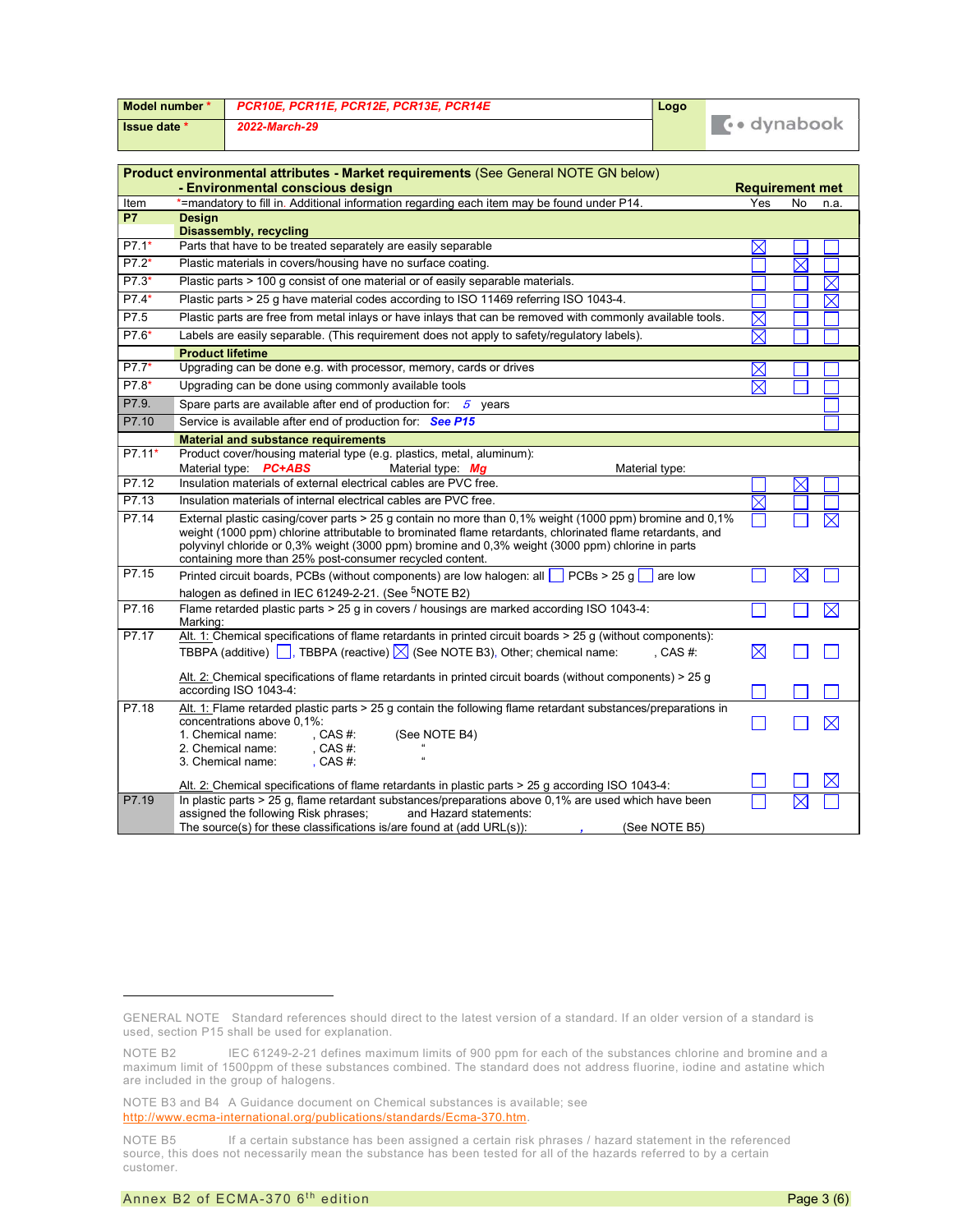| Model number * | PCR10E. PCR11E. PCR12E. PCR13E. PCR14E |  |                    |
|----------------|----------------------------------------|--|--------------------|
| Issue date *   | 2022-March-29                          |  | <b>∴•</b> dvnabook |

| Product environmental attributes - Market requirements (continued)                        |                                                                                                                     |                                                    |                                                                                                                                                                                   |                                       |                                                         |             |           | <b>Requirement met</b> |
|-------------------------------------------------------------------------------------------|---------------------------------------------------------------------------------------------------------------------|----------------------------------------------------|-----------------------------------------------------------------------------------------------------------------------------------------------------------------------------------|---------------------------------------|---------------------------------------------------------|-------------|-----------|------------------------|
| Item                                                                                      |                                                                                                                     |                                                    |                                                                                                                                                                                   |                                       |                                                         | Yes         | <b>No</b> | n.a.                   |
|                                                                                           |                                                                                                                     | Material and substance requirements (continued)    |                                                                                                                                                                                   |                                       |                                                         |             |           |                        |
| P7.20*                                                                                    |                                                                                                                     |                                                    | Postconsumer recycled plastic material content is used in the product (See NOTE B6):                                                                                              |                                       |                                                         | $\boxtimes$ |           |                        |
|                                                                                           |                                                                                                                     |                                                    | If YES; at least one of the two alternatives below shall be answered;                                                                                                             |                                       |                                                         |             |           |                        |
|                                                                                           | a)                                                                                                                  | percentage of total plastic by weight) is          | Of total plastic parts' weight > 25 g, the postconsumer recycled plastic material content (calculated as a<br>%.                                                                  |                                       |                                                         |             |           |                        |
|                                                                                           | or                                                                                                                  |                                                    |                                                                                                                                                                                   |                                       |                                                         |             |           |                        |
| $P7.21*$                                                                                  | b)<br>The weight of recycled material is $8.12$ g.                                                                  |                                                    |                                                                                                                                                                                   |                                       |                                                         |             |           |                        |
|                                                                                           | Biobased plastic material content is used in the product (See NOTE B7):                                             |                                                    |                                                                                                                                                                                   |                                       |                                                         |             |           |                        |
|                                                                                           | a)                                                                                                                  |                                                    | If YES; at least one of the two alternatives below shall be answered;<br>Of total plastic parts' weight > 25 g, the biobased plastic material content (calculated as a percentage |                                       |                                                         |             |           |                        |
|                                                                                           | of total plastic by weight) is<br>or                                                                                | $\%$ .                                             |                                                                                                                                                                                   |                                       |                                                         |             |           |                        |
|                                                                                           | b)                                                                                                                  | The weight of the biobased plastic material is     |                                                                                                                                                                                   |                                       |                                                         |             |           |                        |
| P7.22*                                                                                    |                                                                                                                     | If mercury is used specify: Number of lamps:       | Light sources are free from mercury, i.e. less than 0,1 mg/lamp.                                                                                                                  |                                       |                                                         | $\boxtimes$ |           |                        |
| P <sub>8</sub>                                                                            | <b>Batteries</b>                                                                                                    |                                                    |                                                                                                                                                                                   | and maximum mercury content per lamp: | mg                                                      |             |           |                        |
| P8.1*                                                                                     |                                                                                                                     | Battery chemical composition: Main battery: Li-ion |                                                                                                                                                                                   |                                       |                                                         |             |           |                        |
| P9                                                                                        |                                                                                                                     | <b>Energy consumption (See NOTE B8)</b>            |                                                                                                                                                                                   |                                       |                                                         |             |           |                        |
| P9.1                                                                                      |                                                                                                                     |                                                    | For the product the following power levels or energy consumptions are reported:                                                                                                   |                                       |                                                         |             |           |                        |
| Energy mode *                                                                             |                                                                                                                     | Power level at                                     | Power level at                                                                                                                                                                    | Power level at                        | Reference/Standard for energy                           |             |           |                        |
|                                                                                           |                                                                                                                     | 100 V AC                                           | <b>115 V AC</b>                                                                                                                                                                   | 230 V AC                              | modes and test method *                                 |             |           |                        |
| <b>EPS No-load</b>                                                                        | (External power supply /                                                                                            | W                                                  | W                                                                                                                                                                                 | $0.0536$ W                            | <b>EN 50563</b>                                         |             |           |                        |
|                                                                                           | charger plugged in the wall                                                                                         |                                                    |                                                                                                                                                                                   |                                       |                                                         |             |           |                        |
|                                                                                           | outlet but disconnected from                                                                                        |                                                    |                                                                                                                                                                                   |                                       |                                                         |             |           |                        |
| the product.)                                                                             |                                                                                                                     |                                                    |                                                                                                                                                                                   |                                       |                                                         |             |           |                        |
| <b>PTEC</b>                                                                               | <b>Typical Energy Consumption</b>                                                                                   | W                                                  | W                                                                                                                                                                                 | W                                     |                                                         |             |           | $\boxtimes$            |
|                                                                                           |                                                                                                                     |                                                    |                                                                                                                                                                                   |                                       |                                                         |             |           |                        |
| Power_in_Off                                                                              |                                                                                                                     | Category1: 0.4 W                                   | Category1: 0.4 W                                                                                                                                                                  | Category1: 0.4 W                      | <b>ENERGY STAR® Program</b>                             |             |           |                        |
|                                                                                           |                                                                                                                     | Category2: 0.4 W                                   | Category2: 0.4 W                                                                                                                                                                  | Category2: 0.4 W                      | <b>Requirements for Computers</b><br><b>Version 8.0</b> |             |           |                        |
| Power in Sleep                                                                            |                                                                                                                     | Category1: 0.7 W                                   | Category1: 0.7 W                                                                                                                                                                  | Category1: 0.7 W                      | <b>ENERGY STAR® Program</b>                             |             |           |                        |
|                                                                                           |                                                                                                                     | Category2: 0.9 W                                   | Category2: 0.8 W                                                                                                                                                                  | Category2: 0.9 W                      | <b>Requirements for Computers</b><br><b>Version 8.0</b> |             |           |                        |
| Power in Long Idle                                                                        |                                                                                                                     | Category1: 2.6 W                                   | Category1: 2.6 W                                                                                                                                                                  | Category1: 2.7 W                      | <b>ENERGY STAR® Program</b>                             |             |           |                        |
|                                                                                           |                                                                                                                     | Category2: 3.0 W                                   | Category2: 3.0 W                                                                                                                                                                  | Category2: 3.1 W                      | <b>Requirements for Computers</b><br><b>Version 8.0</b> |             |           |                        |
|                                                                                           | Power_in_Short_Idle                                                                                                 | Category1: 5.6 W                                   | Category1: 5.6 W                                                                                                                                                                  | Category1: 5.6 W                      | <b>ENERGY STAR® Program</b>                             |             |           |                        |
|                                                                                           | Category2: 6.0 W<br>Category2: 6.0 W<br>Category2: 6.1 W<br><b>Requirements for Computers</b><br><b>Version 8.0</b> |                                                    |                                                                                                                                                                                   |                                       |                                                         |             |           |                        |
| ETEC*                                                                                     |                                                                                                                     | Category1: 19.9                                    | Category1: 19.9                                                                                                                                                                   | Category1: 20.2                       | <b>ENERGY STAR® Program</b>                             |             |           |                        |
|                                                                                           | Annual Energy Consumption                                                                                           | kWh/year<br>Category2: 22.0                        | kWh/year<br>Category2: 21.8                                                                                                                                                       | kWh/year<br>Category2: 22.2           | <b>Requirements for Computers</b><br><b>Version 8.0</b> |             |           |                        |
| kWh/year<br>kWh/year<br>kWh/year                                                          |                                                                                                                     |                                                    |                                                                                                                                                                                   |                                       |                                                         |             |           |                        |
|                                                                                           | External Power Supply Efficiency Level (International Efficiency Marking Protocol) *: VI                            |                                                    |                                                                                                                                                                                   |                                       |                                                         |             |           |                        |
| Display resolution *:<br>megapixels                                                       |                                                                                                                     |                                                    |                                                                                                                                                                                   |                                       |                                                         |             |           | $\boxtimes$            |
| Default time to enter energy save mode: AC mode: 10(to Display off), 15(to Sleep) minutes |                                                                                                                     |                                                    |                                                                                                                                                                                   |                                       |                                                         |             |           |                        |
| $P9.2*$                                                                                   | Information about the energy save function is provided with the product.                                            |                                                    | $\boxtimes$                                                                                                                                                                       |                                       |                                                         |             |           |                        |
| P9.3                                                                                      |                                                                                                                     | Energy efficiency class (monitors only):           |                                                                                                                                                                                   |                                       |                                                         |             |           | $\boxtimes$            |
|                                                                                           |                                                                                                                     |                                                    |                                                                                                                                                                                   |                                       |                                                         |             |           |                        |

NOTE B6 Applies to a product containing plastic parts whose combined weight exceeds 100 g with the exception of printed circuit boards, cables, connectors and electronic components and bio-based plastic material.

NOTE B7 The following is to be excluded from the calculation of percentage: printed circuit boards, labels, cables, connectors and electronic components and postconsumer recycled plastic

NOTE B8 A Guidance document on Energy Efficiency is available;

see http://www.ecma-international.org/publications/standards/Ecma-370.htm.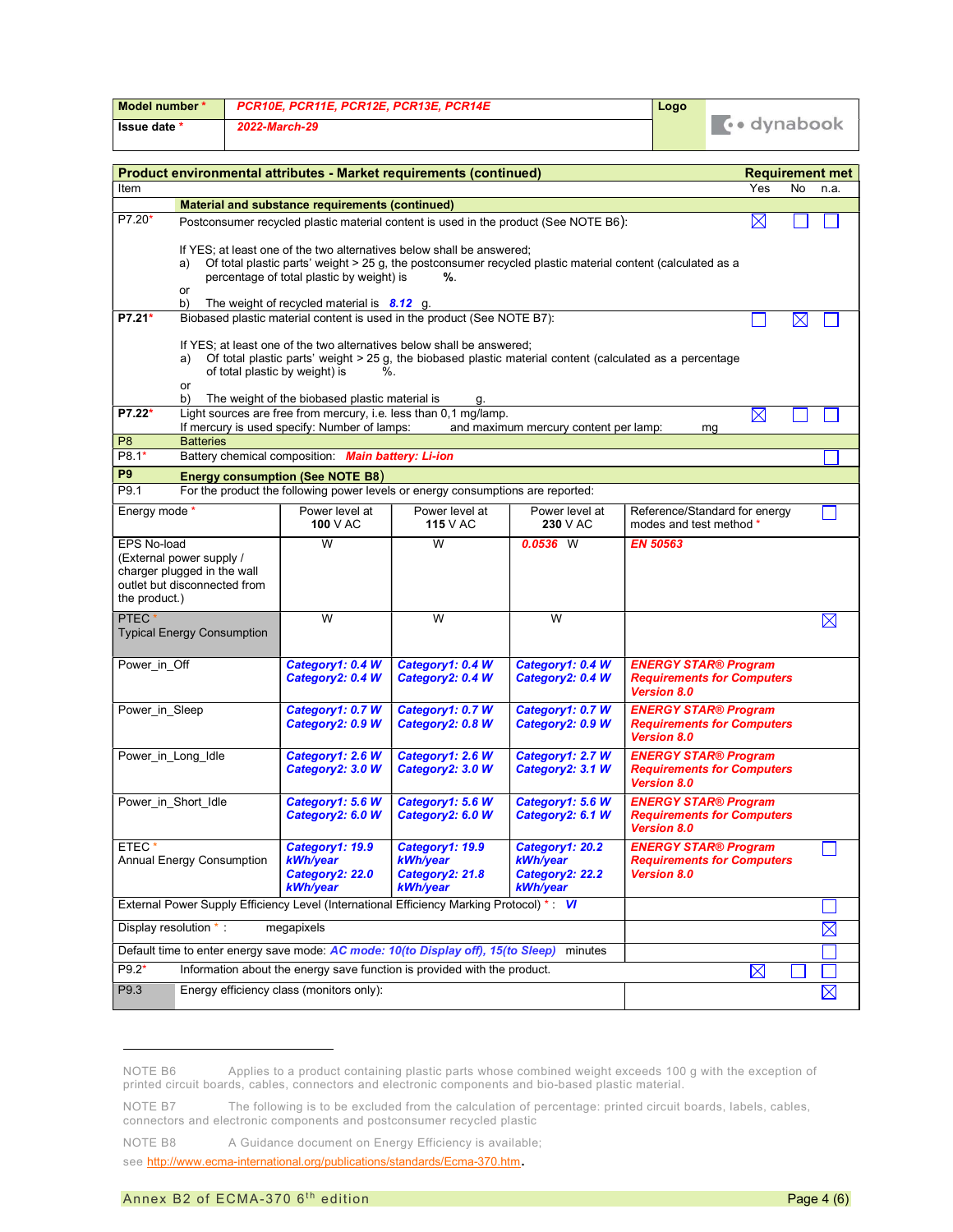| Model number *      | PCR10E. PCR11E. PCR12E. PCR13E. PCR14E |  |                    |  |
|---------------------|----------------------------------------|--|--------------------|--|
| <b>Issue date *</b> | 2022-March-29                          |  | <b>∴•</b> dvnabook |  |

|                   |                                                           |                     | Product environmental attributes - Market requirements (continued)                                                                                                                                                                                                                                                                                                                                                                                                              |                                  |                  |                                                                  | <b>Requirement met</b> |    |             |
|-------------------|-----------------------------------------------------------|---------------------|---------------------------------------------------------------------------------------------------------------------------------------------------------------------------------------------------------------------------------------------------------------------------------------------------------------------------------------------------------------------------------------------------------------------------------------------------------------------------------|----------------------------------|------------------|------------------------------------------------------------------|------------------------|----|-------------|
| Item              |                                                           |                     |                                                                                                                                                                                                                                                                                                                                                                                                                                                                                 |                                  |                  |                                                                  | Yes                    | No | n.a.        |
| P <sub>10</sub>   | <b>Emissions</b>                                          |                     |                                                                                                                                                                                                                                                                                                                                                                                                                                                                                 |                                  |                  |                                                                  |                        |    |             |
|                   |                                                           |                     | Noise emission - Declared according to ISO 9296 (See NOTE B9)                                                                                                                                                                                                                                                                                                                                                                                                                   |                                  |                  |                                                                  |                        |    |             |
| P <sub>10.1</sub> | Mode                                                      | Mode description    |                                                                                                                                                                                                                                                                                                                                                                                                                                                                                 |                                  | $L_{WAC}$ (B)    | Statistical upper limit A-weighted sound power level,            |                        |    |             |
|                   | Idle                                                      | <b>ISO7779 Idle</b> |                                                                                                                                                                                                                                                                                                                                                                                                                                                                                 |                                  | 2.5              |                                                                  |                        |    |             |
|                   | Operation                                                 |                     | <b>ISO7779 Operation-HDD</b>                                                                                                                                                                                                                                                                                                                                                                                                                                                    |                                  |                  |                                                                  |                        |    | $\times$    |
|                   | Other mode                                                |                     | <b>ISO7779 ODD (When ODD operates)</b>                                                                                                                                                                                                                                                                                                                                                                                                                                          |                                  |                  |                                                                  |                        |    |             |
|                   | Other mode                                                |                     | <b>When cooling fan operates (Fan max.)</b>                                                                                                                                                                                                                                                                                                                                                                                                                                     |                                  | 4.7              |                                                                  |                        |    |             |
|                   | Measured according to: $\boxtimes$ ISO 7779               |                     | ECMA-74<br>Other                                                                                                                                                                                                                                                                                                                                                                                                                                                                | (only if not covered by ECMA-74) |                  |                                                                  |                        |    |             |
|                   | <b>Electromagnetic emissions</b>                          |                     |                                                                                                                                                                                                                                                                                                                                                                                                                                                                                 |                                  |                  |                                                                  |                        |    |             |
| P <sub>10.4</sub> | program(s):                                               |                     | Computer display meets the requirement for low frequency electromagnetic fields of the following voluntary                                                                                                                                                                                                                                                                                                                                                                      |                                  |                  |                                                                  |                        |    | $\bowtie$   |
| P <sub>12</sub>   | <b>Ergonomics for computing products</b>                  |                     |                                                                                                                                                                                                                                                                                                                                                                                                                                                                                 |                                  |                  |                                                                  |                        |    |             |
| $P12.1*$          |                                                           |                     | The display meets the ergonomic requirements of ISO 9241-307 for visual display technologies.                                                                                                                                                                                                                                                                                                                                                                                   |                                  |                  |                                                                  |                        |    | $\times$    |
| $P12.2*$          |                                                           |                     | The physical input device meets the requirements of ISO 9995 and ISO 9241-410.                                                                                                                                                                                                                                                                                                                                                                                                  |                                  |                  |                                                                  |                        |    | $\boxtimes$ |
| P <sub>13</sub>   | <b>Packaging and documentation</b>                        |                     |                                                                                                                                                                                                                                                                                                                                                                                                                                                                                 |                                  |                  |                                                                  |                        |    |             |
| $P13.1*$          | Product packaging material type(s): PE bag                |                     | Product packaging material type(s): card board weight (kg): 0.3715<br>Product packaging material type(s): PP Cloth bag weight (kg): 0.0024<br>Product packaging material type(s): <b>EPE cushion</b> weight (kg): 0.019                                                                                                                                                                                                                                                         | weight $(kg)$ : $0.016$          |                  |                                                                  |                        |    |             |
| $P13.2*$          |                                                           |                     | Product plastic primary packaging is free from PVC.                                                                                                                                                                                                                                                                                                                                                                                                                             |                                  |                  |                                                                  | $\boxtimes$            |    |             |
| $P13.3*$          | consumer recovered fiber content: 75.6 %                  |                     | For product primary corrugated fiberboard packaging, specify the contained percentage of minimum post-                                                                                                                                                                                                                                                                                                                                                                          |                                  |                  |                                                                  |                        |    |             |
| $P13.4*$          | Electronic $\boxtimes$ , Paper $\boxtimes$ , Other $\Box$ |                     | Specify media for user and product documentation (tick box):                                                                                                                                                                                                                                                                                                                                                                                                                    |                                  |                  |                                                                  |                        |    |             |
| P <sub>13.5</sub> | If Yes, please specify:                                   |                     | (Please only complete this item if paper documentation used)<br>User and product documentation on paper media is chlorine-free:                                                                                                                                                                                                                                                                                                                                                 |                                  |                  |                                                                  | $\boxtimes$            |    |             |
|                   | Totally chlorine-free                                     |                     |                                                                                                                                                                                                                                                                                                                                                                                                                                                                                 |                                  |                  |                                                                  |                        |    |             |
|                   | Elemental chlorine-free                                   |                     |                                                                                                                                                                                                                                                                                                                                                                                                                                                                                 |                                  |                  |                                                                  |                        |    |             |
|                   | Processed chlorine-free                                   |                     |                                                                                                                                                                                                                                                                                                                                                                                                                                                                                 |                                  |                  |                                                                  |                        |    |             |
| P14               | <b>Voluntary programs</b>                                 |                     |                                                                                                                                                                                                                                                                                                                                                                                                                                                                                 |                                  |                  |                                                                  |                        |    |             |
| P <sub>14.1</sub> | <b>ENERGY STAR®</b><br>Eco-label:<br>Eco-label:           |                     | The product meets the requirements of the following voluntary program(s):<br>Criteria version: 8.0<br>Criteria version:<br>Criteria version:                                                                                                                                                                                                                                                                                                                                    | Date:<br>Date:                   | Date 29-Sep-2020 | Product category: 1, 2<br>Product category:<br>Product category: |                        |    |             |
| P <sub>15</sub>   | <b>Additional information (See NOTE B10)</b>              |                     |                                                                                                                                                                                                                                                                                                                                                                                                                                                                                 |                                  |                  |                                                                  |                        |    |             |
| P <sub>9</sub>    |                                                           |                     | Energy consumption of computer products; description of the tested product configuration:                                                                                                                                                                                                                                                                                                                                                                                       |                                  |                  |                                                                  |                        |    |             |
| P7.10             |                                                           |                     | Service period depends on service agreement.                                                                                                                                                                                                                                                                                                                                                                                                                                    |                                  |                  |                                                                  |                        |    |             |
| P9                | efficiency                                                |                     | Energy Efficiency information published on The Eco Declaration represents only the characteristic of a model with standard<br>configuration meeting ENERGY STAR® specifications. Use of different configurations or optional devices changes the energy                                                                                                                                                                                                                         |                                  |                  |                                                                  |                        |    |             |
| <b>P10</b>        |                                                           |                     | Acoustic noise information published on The Eco Declaration represents the characteristics of a model with standard<br>configuration. Characteristics of models with different configurations may vary.                                                                                                                                                                                                                                                                         |                                  |                  |                                                                  |                        |    |             |
| P7.19             | substances.                                               |                     | The definition of plastic parts in this item does not include cables in harmonization with TCO. AC cable commonly includes R40                                                                                                                                                                                                                                                                                                                                                  |                                  |                  |                                                                  |                        |    |             |
|                   | warranties for a particular purpose.                      |                     | Information contained in this document is approximate and provided for informational purposes only.<br>Dynabook provides this information without warranties of any kind neither expressed nor implied including but not limited to<br>Dynabook does not warrant that the content will be error free. All information in this document is provided to the best of<br>Dynabook's knowledge at the time of completion, and Dynabook has no obligation to update such information. |                                  |                  |                                                                  |                        |    |             |

NOTE B9 A Guidance document on Acoustic Noise is available;

see http://www.ecma-international.org/publications/standards/Ecma-370.htm.

NOTE B10 Additional lines may be inserted to declare further items, by positioning the cursor at the far right of the row and hitting the <Enter> key.